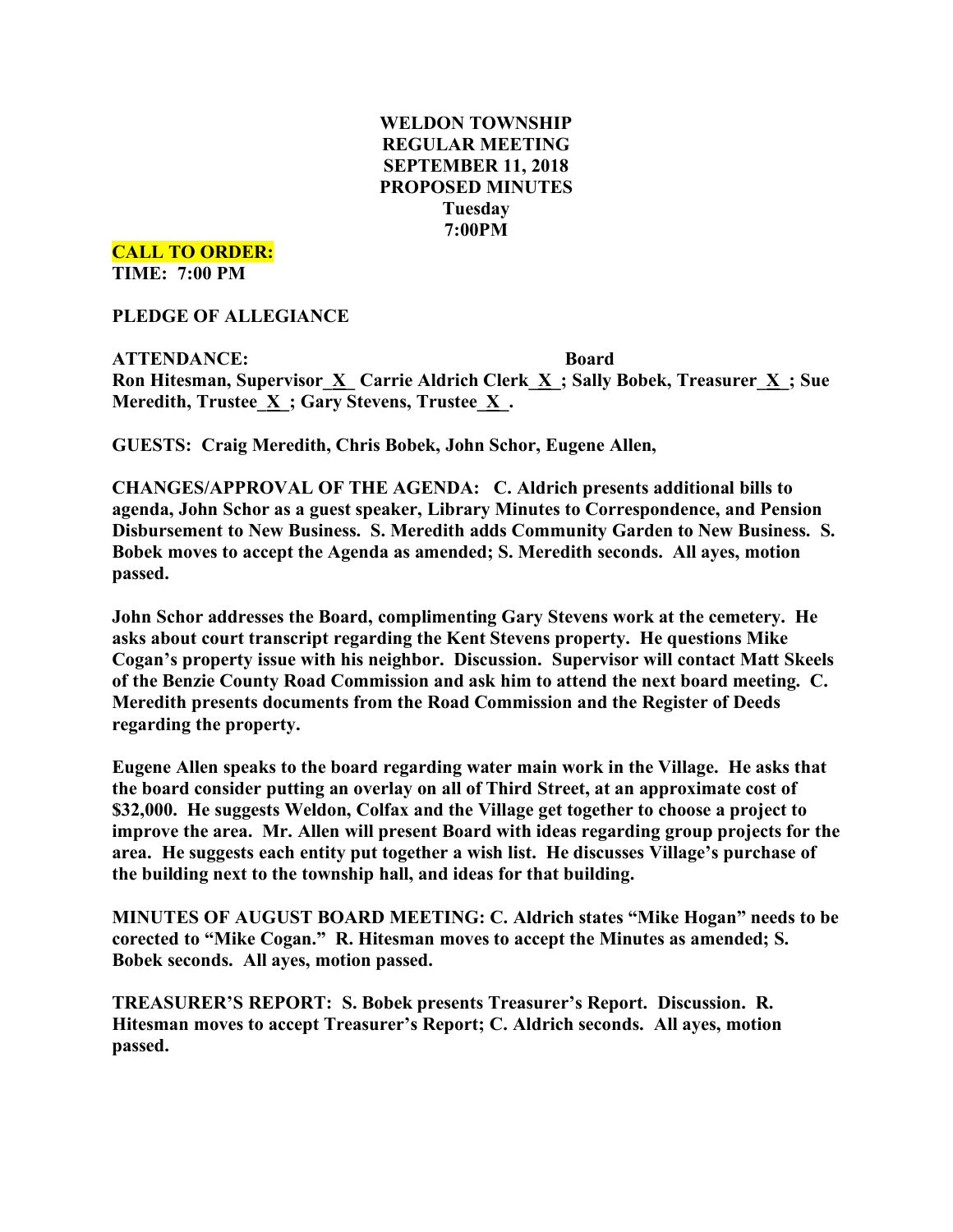**GUEST/ PUBLIC INPUT (up to 5 minutes per guest): Becky Sharp thanks the board for the nice gathering Saturday, at the Meet and Greet for the Planning Commission. Stephanie Randolph discusses volunteer cleanup for state land. Discussion.**

### **REPORTS:**

**ZONING ADMINISTRATOR: C. Meredith presents Zoning Administrator Report. He asks to contact regarding Tim Figura regarding two zoning issue questions he has. C. Aldrich moves to allow the zoning administrator to contact Tim Figura with his questions; S. Bobek seconds. All ayes, motion passed. Discussion of issue on Lindy Road, regarding their fence. Discussion of trailer being removed on J. Marad's property.**

**DAY USE PARK: C. Meredith presents report. Discussion of fence repair.**

**PLANNING COMMISSION: C. Aldrich reports on Meet and Greet gathering and suggests having a gathering every fall to meet with the public. S. Meredith reports they received quote from Wade Trim. Planning Commission will review at next meeting. S. Meredith discusses the zoning training, and that she has received many positive comments about it. Discussion of Parks and Recreation Board.**

**NUISANCE ABATEMENT REPORT: R. Hitesman presents Nuisance Abatement Report. Chris Bobek turns in his resignation as the Weldon Township Enforcement Officer. Carrie Aldrich thanks Mr. Bobek for his work. Discussion of township creating new Complaint Forms. C. Aldrich moves that the Board accept Mr. Bobek's resignation; G. Stevens seconds. All ayes, motion passed.**

**ASSESSOR REPORT: None. Discussion. Supervisor will ask Assessor to come to the next board meeting.**

**LIQUOR INSPECTOR REPORT: R. Hitesman presents Liquor Inspection Report. BUDGET REPORT: C. Aldrich presents Budget Report. Discussion.**

**SUPERVISOR COMMENTS: Julia McDonald has asked to not continue as the township representative to the library board. Discussion. C. Aldrich moves to appoint Sally Bobek as the township's new representative to the Betsie Valley District Library Board; R. Hitesman seconds. All ayes, motion passed. Clerk will prepare a letter of thanks to Julia McDonald for her years of representing. Supervisor has received correspondence from Matt Slavin from the DNR and will present documents at the next month's meeting. Supervisor had discussions with a fishing guide, regarding an annual Betsie River cleanup. Discussion.**

**CLERK COMMENTS: Clerk discusses Cleanup Day, set for September 29th, 9-1 pm. Clerk will make a signup sheet for residents wishing to help with cleanup day. Discussion. Clerk reports on Emily FOIA Request, which she responded to with Tim Figura's help. Discussion.**

#### **UNFINISHED BUSINESS:**

**Supervisor discusses recreational plan information from Mr. Slavin. Board will discuss at next meeting. Non-Motorized Trail Resolution will also be discussed at next meeting.**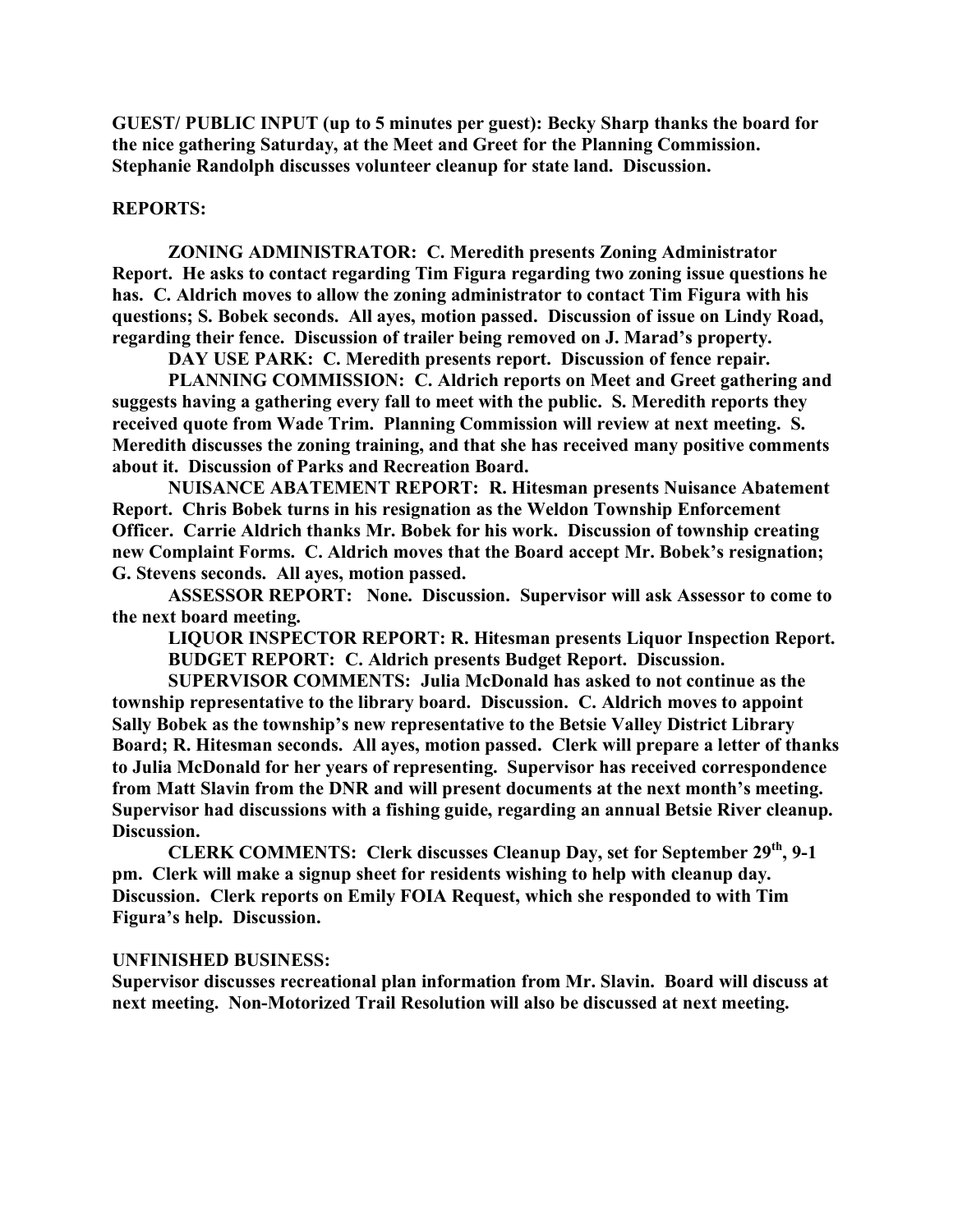## **NEW BUSINESS:**

**At the meet-and-greet, residents commented on how nice the Weldon Township Banner looked. Discussion of banners being purchased for light poles in the township. Clerk will look up costs, and Supervisor will discuss with the village. Discussion of signs being purchased for Community Garden, and future openhouses. Discussion of new trees being planted outside of town hall. Discussion of Parks and Recreation Committee. S. Bobek moves to ask the Planning Commission to create, among their board, a Parks and Recreation Committee; R. Hitesman seconds. Discussion. S. Bobek amends her motion, asking the Planning Commission members to be the Parks and Rec Board. Clerk will ask Planning Commission for their thoughts at their next board meeting.**

**Discussion of Lee Kane's pension disbursement. Clerk will issue check to Honor Bank for Treasurer to sign, according to Brighthouse Financial's calculations. C. Aldrich moves to disburse Lee Kane's pension account to Honor Bank IRA; S. Bobek seconds. Clerk takes a roll call vote for pension disbursement: Gary Stevens, yes; Ron Hitesman, yes; Sally Bobek, yes; Carrie Aldrich, yes; Sue Meredith, yes. Motion passed.**

**S. Meredith discusses need for Community Garden shed for storage. R. Aldrich will look into different choices. Also, dirt needs to be brought in for the fairy garden.**

**Clerk presents thank you letter to Mr. Barley for the donation to the Day Use Park. Board members sign letter.**

**Discussion of Benzie County Road Commission regarding approval for second brining. Discussion of lateness of season and weather. G. Stevens moved to decline a second brining; S. Bobek seconds. All ayes, motion passed.**

**Discussion of DEQ Campground License for Betsie River Canoe and Campground. Discussion of possible Halloween party at the campground. Zoning Administrator has given the campground an application for a special use permit to increase campsites.**

#### **BILLS:**

| <b>Craig Meredith, Day Use Park/Plowing/Mowing</b>     | 350.00 |
|--------------------------------------------------------|--------|
| David Kane, Website Maintenance                        | 60.00  |
| <b>Julie Lonn, Town Hall Cleaning</b>                  | 50.00  |
| <b>Gary Stevens, Cemetery Cleanup</b>                  | 300.00 |
| <b>AFLAC</b>                                           | 281.50 |
| <b>VISA</b>                                            | 302.58 |
| <b>Acentek</b>                                         | 179.50 |
| <b>Blarney Castle Oil Co.</b>                          | 196.79 |
| <b>Dawn Olney, Election Preparation</b>                | 371.92 |
| <b>Bayside Printing</b>                                | 14.70  |
| <b>Cherryland Electric</b>                             | 64.51  |
| <b>The Pioneer Group</b>                               | 366.55 |
| <b>Chris Bobek, Nuisance Abatement</b>                 | 200.00 |
| <b>Gary Barley, Podium</b>                             | 100.00 |
| <b>Carrie Aldrich, Cleaning Supplies Reimbursement</b> | 21.47  |
| <b>US Postal Service, PO Box Fee</b>                   | 50.00  |
| Gourdie-Fraser, Inc.                                   | 702.88 |
| Figura Law Office, P.C.                                | 81.00  |